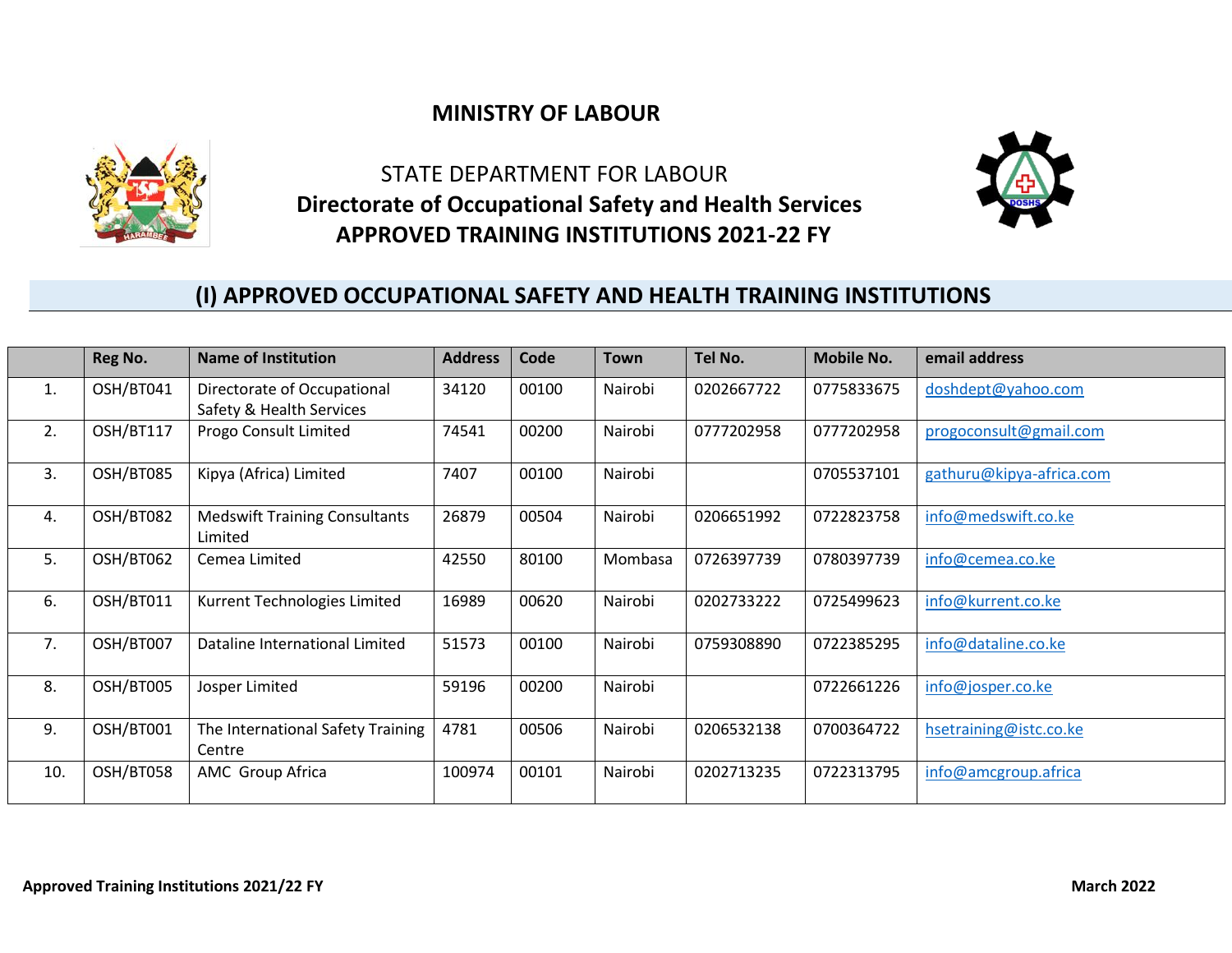|     | Reg No.   | <b>Name of Institution</b>                          | <b>Address</b> | Code  | <b>Town</b>    | Tel No.               | <b>Mobile No.</b> | email address                 |
|-----|-----------|-----------------------------------------------------|----------------|-------|----------------|-----------------------|-------------------|-------------------------------|
| 11. | OSH/BT053 | Millenium Management<br>Consultant                  | 44569          | 00100 | Nairobi        |                       | 0710612386        | info@mmcafrica.com            |
| 12. | OSH/BT048 | <b>Core Occupational Solutions</b>                  | 50677          | 00100 | Nairobi        | 0715786868            | 0715786868        | info@csr.co.ke                |
| 13. | OSHBT043  | kat Systems consultants                             | 51271          | 00200 | Nairobi        | 0722349866            | 0733712916        | katsyscon@gmail.com           |
| 14. | OSH/BT050 | Safetec Solution                                    | 58660          | 00200 | Nairobi        | 0731789916            | 0722849570        | admin@safetec.co.ke           |
| 15. | OSH/BT030 | Bureau Veritas(K) Ltd                               | 34378          | 00100 | Nairobi        | +2542036690<br>$00\,$ | 0707762608        | contact.ken@bureauveritas.com |
| 16. | OSH/BT061 | Kaileys Consortium Limited                          | 22789          | 00200 | Nairobi        |                       | 0720491835        | info@kaileysconsortium.com    |
| 17. | OSH/BT105 | <b>Auditors Guild Limited</b>                       | 986            | 20117 | Naivasha       |                       | 0706173733        | info@auditorsguild.org        |
| 18. | OSH/BT096 | <b>Techo Quality Inspectors</b>                     | 6475           | 00100 | Nairobi        | 0724229529            | 0724229529        | techoinspector@gmail.com      |
| 19. | OSH/BT104 | <b>Envosh Consultants LTD</b>                       | 1206           | 00200 | Nairobi        | 0733754709            | 0723754709        | envoshconsultants@gmail.com   |
| 20. | OSH/BT101 | Safetynet Consultancy Ltd                           | 36608          | 00200 | Nairobi        | 0728121131            | 0728121131        | info@safetynet.co.ke          |
| 21. | OSH/BT095 | <b>Mvono Consultants</b>                            | 209            | 00200 | Nairobi        | 0720270694            | 0720270694        | info@mvonoconsultants.com     |
| 22. | OSH/BT086 | <b>EVEREST MAVEN GROUP LTD</b>                      | 30670          | 00100 | Nairobi        | 0725814558            | 0712503327        | info@everestmgl.com           |
| 23. | OSH/BT038 | SHEQ MANAGEMENT SYSTEMS                             | 26835          | 00504 | <b>NAIROBI</b> |                       | 0733475128        | info@sheqsystems.com          |
| 24. | OSH/BT084 | Valley Healthcare Ltd                               | 8485           | 00200 | Nairobi        | 0202337313            | 0716050329        | info@valleyheathcare.co.ke    |
| 25. | OSH/BT023 | <b>Diligence Consultants Limited</b>                | 56159          | 00200 | Nairobi        | 0720312257            |                   | info@diligencesafety.com      |
| 26. | OSH/BT115 | <b>Nexton Limited</b>                               | 8987           | 00100 | Nairobi        | 0727913614            | 0722150664        | nexton@nexton-ehs.com         |
| 27. | OSH/BT111 | Richaneco Consult environment,<br>Health and Safety | 29391          | 00100 | Nairobi        | 0725588454            | 0729853399        | info@richanecoconsult.co.ke   |
| 28. | OSH/BT002 | Risk & Safety management<br>consultants Ltd         | 1095           | 80100 | Mombasa        | 0722412361            | 0734153601        | riskmanco@gmail.com           |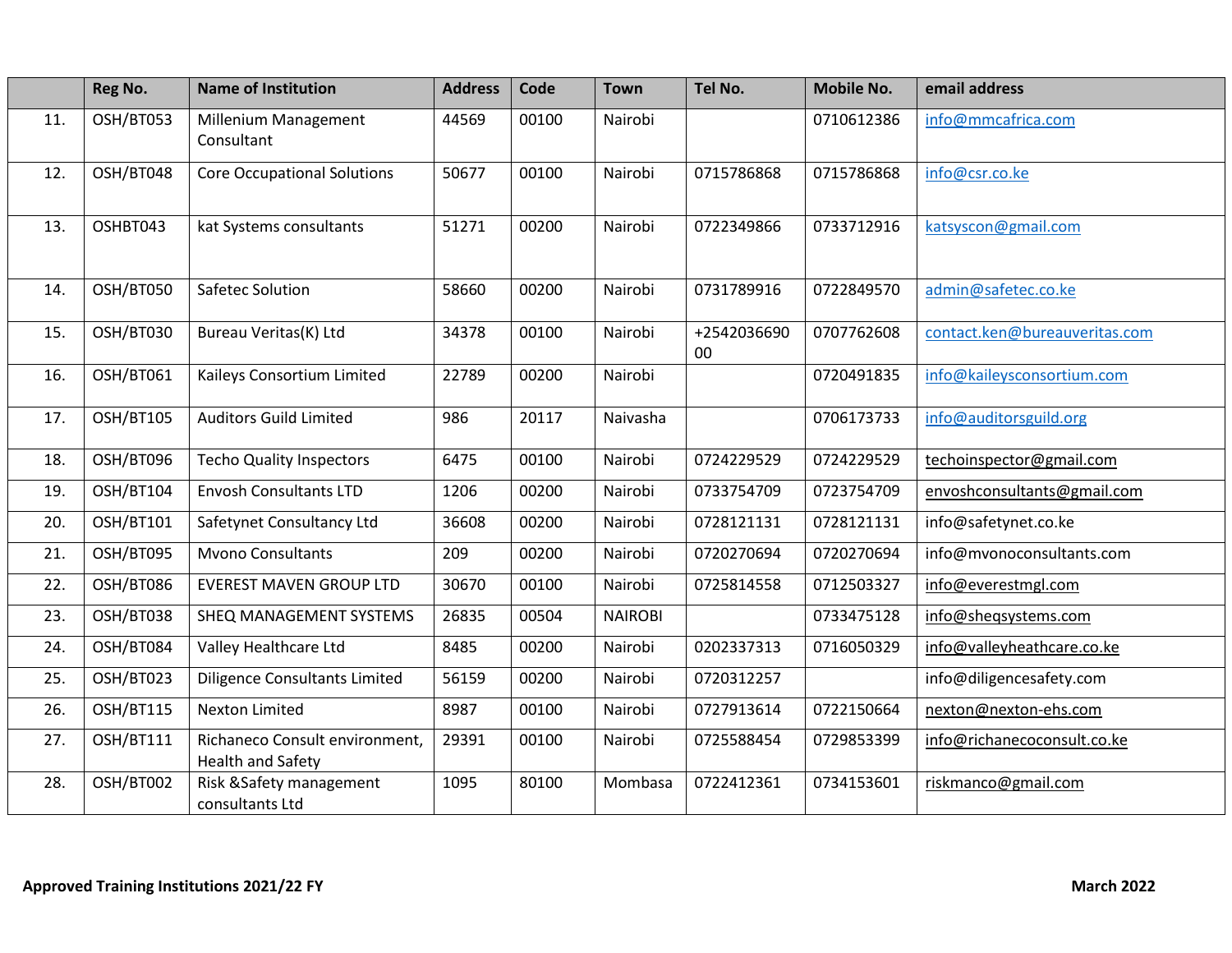|     | Reg No.            | <b>Name of Institution</b>                                    | <b>Address</b> | Code  | <b>Town</b>    | Tel No.                      | <b>Mobile No.</b> | email address                               |
|-----|--------------------|---------------------------------------------------------------|----------------|-------|----------------|------------------------------|-------------------|---------------------------------------------|
| 29. | OSH/BT070          | Ecosafe Ltd                                                   | 61861          | 00200 | Nairobi        | 0202637840                   | 0721411967        | info@ecosafe.co.ke                          |
| 30. | OSH/BT081          | Primatech managements ltd                                     | 26020          | 00100 | Nairobi        | 0701356377                   |                   | info@primatech.co.ke                        |
| 31. | OSH/BT021          | New Sonic Quality Inspectors<br>Ltd                           | 73870          | 00200 | Nairobi        | 2108008/2636<br>790          | 0722736075        | sonicinspectorsItd@gmail.com                |
| 32. | OSH/BT078          | <b>DIVERSE ECOSAFETY</b><br><b>CONSULTANTS</b>                | 13681          | 00100 | Nairobi        | 0724543942                   |                   | diversesafety@gmail.com                     |
| 33. | OSH/BT118          | Noble occupational safety and<br>health services              | 1616           | 80100 | Mombasa        |                              | 0722488556        | kimanis970@gmail.com                        |
| 34. | OSH/BT004          | Universal Work Health & Safety<br>Consultancy Ltd             | 3353           | 20100 | Nakuru         | 051-2213334                  | 0723613458        | info@universalwhsafety.com                  |
| 35. | OSH/BT047          | Atlas Health and Safety<br>consultants                        | 59196          | 00200 | Nairobi        | 0722731558                   | 0722731558        | iosh3102@yahoo.com                          |
| 36. | OSH/BT89           | Gamma EHS Consultancy Ltd                                     | 7120           | 01000 | Thika          | 0722499890                   |                   | info@gammaehs.co.ke                         |
| 37. | OSH/BT110          | <b>Flammable Firemetrics And</b><br><b>Safety Consultants</b> | 7184           | 00200 | Nairobi        | 0721615237                   | 0721615237        | kgregorymuhoro@gmail.com                    |
| 38. | OSH/BT099          | <b>Occupex Consultants Ltd</b>                                | 4924           | 01002 | Thika          | 0202528572                   | 0722655305        | samuelthuita@yahoo.com                      |
| 39. | OSH/BT119          | Kenya Health and Safety<br>Consultancy                        | 52264          | 00200 | Nairobi        | 0722289243                   |                   | kenyahealth.safetyconsultants@gmail.co<br>m |
| 40. | OSH/BT118          | <b>Armer Solutions Limited</b>                                | 37405          | 00100 | Nairobi        | 0733584838                   | 0720707371        | armersolutionsItd@gmail.com                 |
| 41. | OSH/BT065          | <b>Ecohealth Company Limited</b>                              | 3834           | 00506 | Nairobi        | 0727071692                   |                   | info@ecohealthkenya.co.ke                   |
| 42. | OSH/BT090          | Nairobi Fire Marshals                                         | 102824         | 00101 | Nairobi        | 0736140946                   | 0726730664        | info@nairobifire.co.ke                      |
| 43. | OSH/BT093          | Varel Engineering Company Ltd                                 | 61988          | 00200 | Nairobi        | 0706659528                   | 0706659528        | info@varelengineering.com                   |
| 44. | OSH/BT074          | PESTAVIC EHS SERVICES                                         | 22309          | 00400 | <b>NAIROBI</b> | 0202249769/7<br>$\mathbf{0}$ | 0736038466        | info@pestavic.co.ke                         |
| 45. | OSH/BT079          | Safety and Environment Focus<br>Ltd                           | 3331           | 80100 | Mombasa        | 0720211068                   | 0720211068        | safetyandenvironmentfocus@gmail.com         |
| 46. | <b>OSH / BT010</b> | Syllabus work Health and Safety<br>Cons                       | 19863          | 00202 | <b>NAIROBI</b> | 0722711510                   | 0722711510        | info@syllabussafety@gmail.com               |
| 47. | OSH/BT120          | Certken Consult Limited                                       | 1119           | 00208 | Ngong          | 0717068993                   | 0717068993        | hudson@certken.co.ke                        |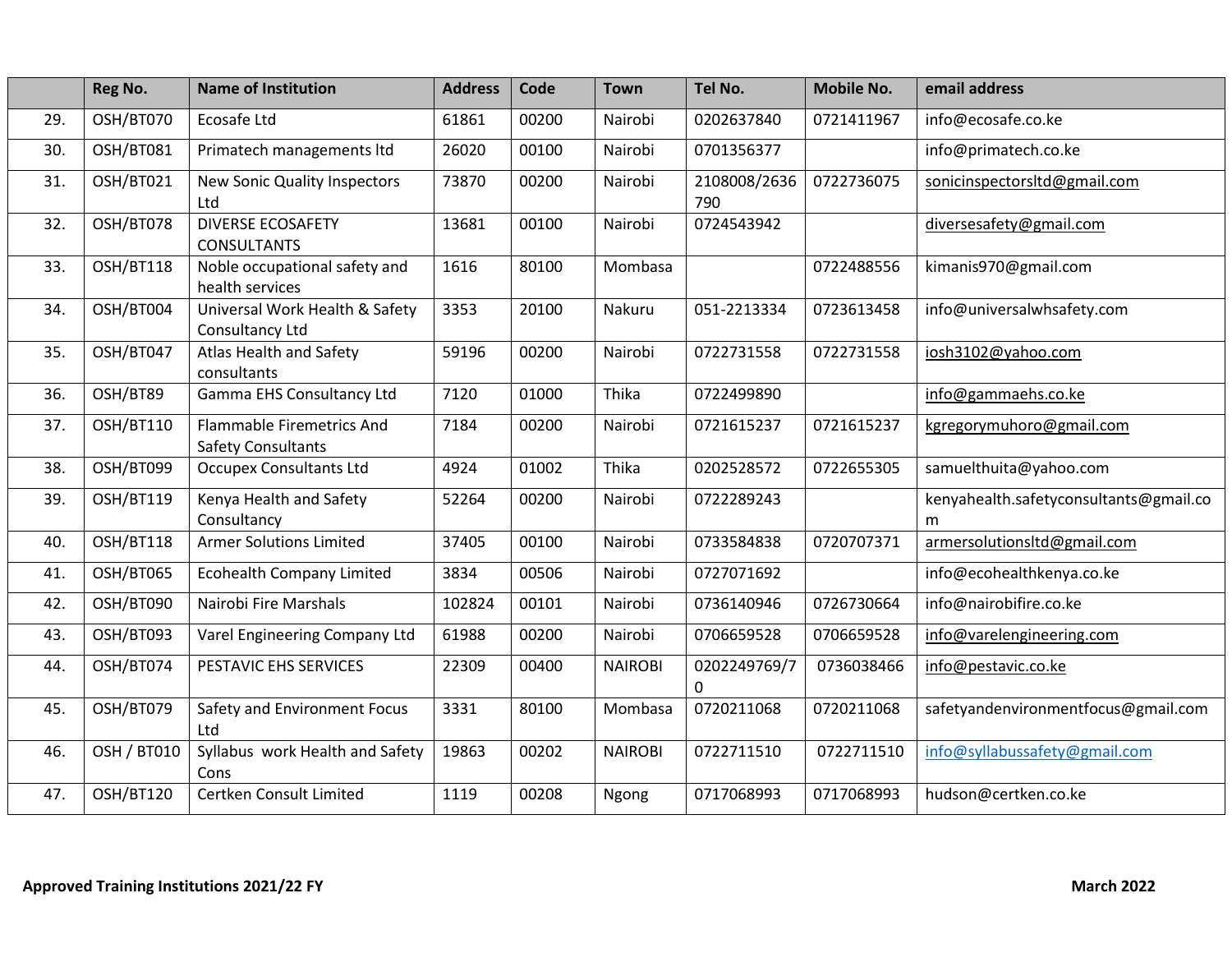|     | Reg No.          | <b>Name of Institution</b>                                                       | <b>Address</b> | Code  | <b>Town</b>    | Tel No.    | <b>Mobile No.</b> | email address                    |
|-----|------------------|----------------------------------------------------------------------------------|----------------|-------|----------------|------------|-------------------|----------------------------------|
| 48. | OSH/BT121        | <b>GRAMUEL CONSORTIUM LTD</b>                                                    | 8391           | 00100 | <b>NAIROBI</b> | 0725228962 | 0700381088        | gramuelconsortiumint@outlook.com |
| 49. | OSH/BT122        | Safepro Limited                                                                  | 106121         | 00101 | Nairobi        |            | 0720530985        | info@safepro.co.ke               |
| 50. | OSH/BT123        | Viscar Industrial Capacity Itd                                                   | 12971          | 00100 | Nairobi        | 0202437599 | 0722667038        | enquiries@viscarcapacity.com     |
| 51. | OSH/BT124        | HEALTH RELIEF INTERNATIONAL                                                      | 747            | 00618 | <b>NAIROBI</b> | 0700034044 | 0703653031        | LUMITI@LIVE.COM                  |
| 52. | OSH/BT125        | Quality Standard Healthcare Itd                                                  | 7208           | 00100 | Nairobi        |            | 0722814372        | info@qualityhealthcare.co.ke     |
| 53. | OSH/BT126        | Maxsafe EHS Consultimg ltd                                                       | 724245<br>515  | 20100 | Nakuru         | 0720658740 | 0720658740        | maxsafehs@gmail.com              |
| 54. | OSH/BT127        | <b>Flame Occupational Safety</b><br><b>Health and Environment</b><br>Consultants | 4461           | 20100 | Nakuru         | 0786111191 | 0724215824        | info@flamesafety.co.ke           |
| 55. | OSH/BT064        | Everton Environmental Safety &<br><b>Health Solutions Ltd</b>                    | 2308           | 30100 | Eldoret        | 0758308426 | 0758308426        | evertonsolns@gmail.com           |
| 56. | OSH / BT088      | Unisafe Fire & Safety<br>consultants                                             | 7995           | 01000 | Thika          | 0202002141 | 0724821417        | info@unisafe.co.ke               |
| 57. | OSH/BT052        | Unisafe safety & health<br>consultancy Itd                                       | 14088          | 20100 | Nakuru         |            | 0724130240        | info@unisafety.co.ke             |
| 58. | <b>OSH/BT087</b> | Ecoscience & Engineering ltd                                                     | 55533          | 00200 | Nairobi        | 020000582  | 0713566825        | info@ecoscience.co.ke            |
| 59. | OSH/BT112        | <b>Marcan Consulting Limited</b>                                                 | 25337          | 00100 | Nairobi        | 0720771899 | 0736900361        | marcanconsulting@gmail.com       |
| 60. | OSH/BT053        | Millenium Management<br>Consultant                                               | 44569          | 00100 | Nairobi        |            | 0710612386        | info@mmcafrica.com               |
| 61. | OSH/BT083        | <b>Alliance Control Agencies</b>                                                 | 55694          | 00200 | Nairobi        | 0715831097 | 0711948281        | alliancecontrol@gmail.com        |
| 62. | OSH/BT102        | <b>Falcon Environs Company LTD</b>                                               | 29436          | 00100 | Nairobi        | 0724378853 |                   | falconenvirons@gmail.com         |
| 63. | OSH/BT094        | Sahfem Kenya Ltd                                                                 | 13530          | 20100 | Nakuru         | 0715224915 | 0720340895        | sahfemkenyaltd@gmail.com         |
| 64. | OSH/BT032        | <b>Mugesa Technical Services</b>                                                 | 51694          | 00200 | Athi river     | 0722731826 | 0722731826        | kyoveg@yahoo.com                 |
| 65. | OSH/BT027        | <b>Neolife Consultants Ltd</b>                                                   | 36942          | 00200 | Nairobi        | 0780796282 | 0722796282        | justneolife@gmail.com            |
| 66. | OSH/BT073        | <b>Strategic SHE Limited</b>                                                     | 1477           | 00200 | Nairobi        | 0202521439 | 0722796230        | info@strategicsheltd.com         |
| 67. | OSH/BT069        | KENYA KAZI SERVICES LTD                                                          | 14662          | 00800 | <b>NAIROBI</b> | 0204245000 | 0709955000        | kknairobi@kksecurity.com         |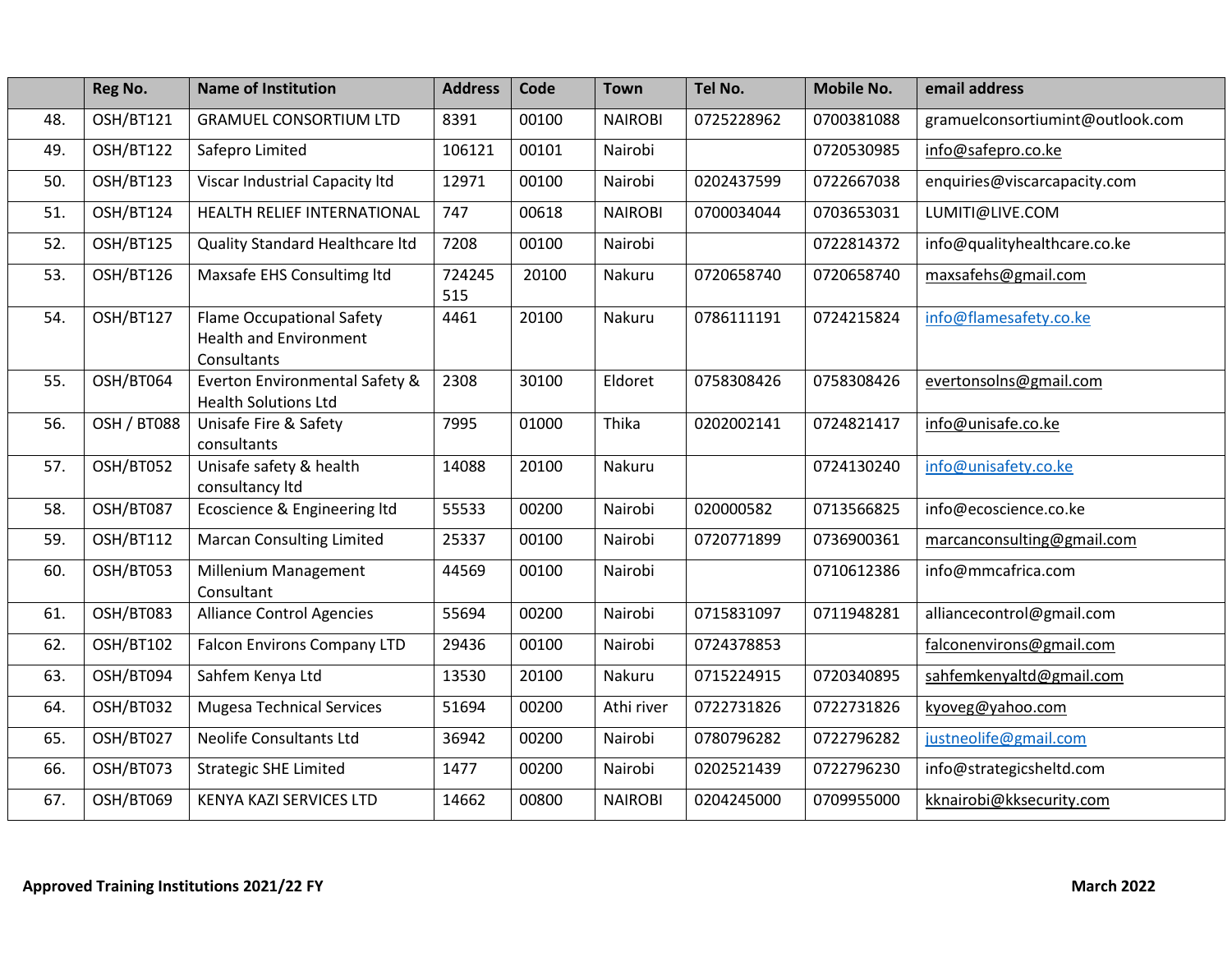|     | Reg No.   | <b>Name of Institution</b>                                | <b>Address</b> | Code  | <b>Town</b>    | Tel No.              | <b>Mobile No.</b> | email address                              |
|-----|-----------|-----------------------------------------------------------|----------------|-------|----------------|----------------------|-------------------|--------------------------------------------|
| 68. | OSH/BT107 | <b>Essenspark Limited</b>                                 | 4177           | 00200 | Nairobi        | 0798345330           | 0717543695        | essensparkltd@gmail.com                    |
| 69. | OSH/BT051 | <b>IOSHEM AFRICA LIMITED</b>                              | 16328          | 00100 | <b>NAIROBI</b> |                      | 0736706720        | info@ioshem.co.ke                          |
| 70. | OSH/BT080 | <b>Terrace Ventures Solutions Ltd</b>                     | 15076          | 00400 | Nairobi        | 0722508630           | 0722931333        | terracesafetysolutions@gmail.com           |
| 71. | OSH/BT109 | <b>Upeo Safety Solutions</b>                              | 7633           | 00100 | Nairobi        |                      | 0722809949        | makauisaac2015@gmail.com                   |
| 72. | OSH/BT017 | KAYA OCCUPATIONAL HEALTH &<br><b>SAFETY SRVICES</b>       | 90684          | 80100 | Mombasa        | 0733739846           | 0701209729        | manenosim@yahoo.co.uk                      |
| 73. | OSH/BT097 | <b>AON Minet Kenya Consulting</b>                         | 48279          | 00100 | Nairobi        | 0204974000/5<br>000  | 0722612948        | riskmanagement@minet.co.ke                 |
| 74. | OSH/BT116 | MORENDAT INSTITUTE OF OIL<br><b>AND GAS</b>               | 73442          | 00200 | Nairobi        |                      | 0704801596        | miog@kpc.co.ke                             |
| 75. | OSH/BT049 | <b>FEDERATION OF KENYA</b><br><b>EMPLOYERS</b>            | 48311          | 00100 | <b>NAIROBI</b> | 020-2721929          | 0709827101        | fkehq@fke-kenya.org                        |
| 76. | OSH/BT059 | <b>ALARP SAFETY AND</b><br><b>ENVIROMENT CONSULTANTS</b>  | 11187          | 00100 | <b>NAIROBI</b> |                      | 0722900206        | alarpsafety@gmail.com                      |
| 77. | OSH/BT103 | <b>Envirolink Consultants Limited</b>                     | 99             | 00200 | Nairobi        | 0780899229           | 0725515611        | info@envirolinkconsulting.com              |
| 78. | OSH/BT071 | Institute of Energy Studies &<br>Research                 | 30099          | 00100 | Nairobi        | $020 -$<br>266634816 | 0725559900        | iesr@kplc.co.ke                            |
| 79. | OSH/BT054 | <b>Productivity Consulting Limited</b>                    | 13622          | 00100 | Nairobi        | 0734973581           | 0725535054        | pcl@productivity.co.ke                     |
| 80. | OSH/BT113 | <b>Kypros Group Limited</b>                               | 15592          | 00503 | Mbagathi       | 0732318380           | 0722392595        | dnyamwoya06@gmail.com                      |
| 81. | OSH/BT106 | Safer Options Consulting Ltd                              | 22798          | 00100 | Nairobi        | 0728530935           | 0767233122        | info@saferoptions.co.ke                    |
| 82. | OSH/BT092 | <b>Global Resolution Limited</b>                          | 11771          | 00400 | Nairobi        | 0715225588           | 0725072433        | globalsafety92@gmail.com                   |
| 83. | OSH/BT040 | The Safety and Emergency<br><b>Management Centre</b>      | 58707          | 00200 | Nairobi        |                      | 0722772347        | Semac orgs@hotmail.com                     |
| 84. | OSH/BT034 | <b>Eureka Educational and Training</b><br>Consultants Ltd | 60481          | 00200 | Nairobi        | 0722720186           | 0722720186        | eurekaeducationalconsultants@gmail.co<br>m |
| 85. | OSH/BT001 | The International Safety Training<br>Centre               | 4781           | 00506 | Nairobi        | 0206532138           | 0700364722        | hsetraining@istc.co.ke                     |
|     |           | (II) APPROVED FIRE SAFETY TRAINING INSTITUTIONS           |                |       |                |                      |                   |                                            |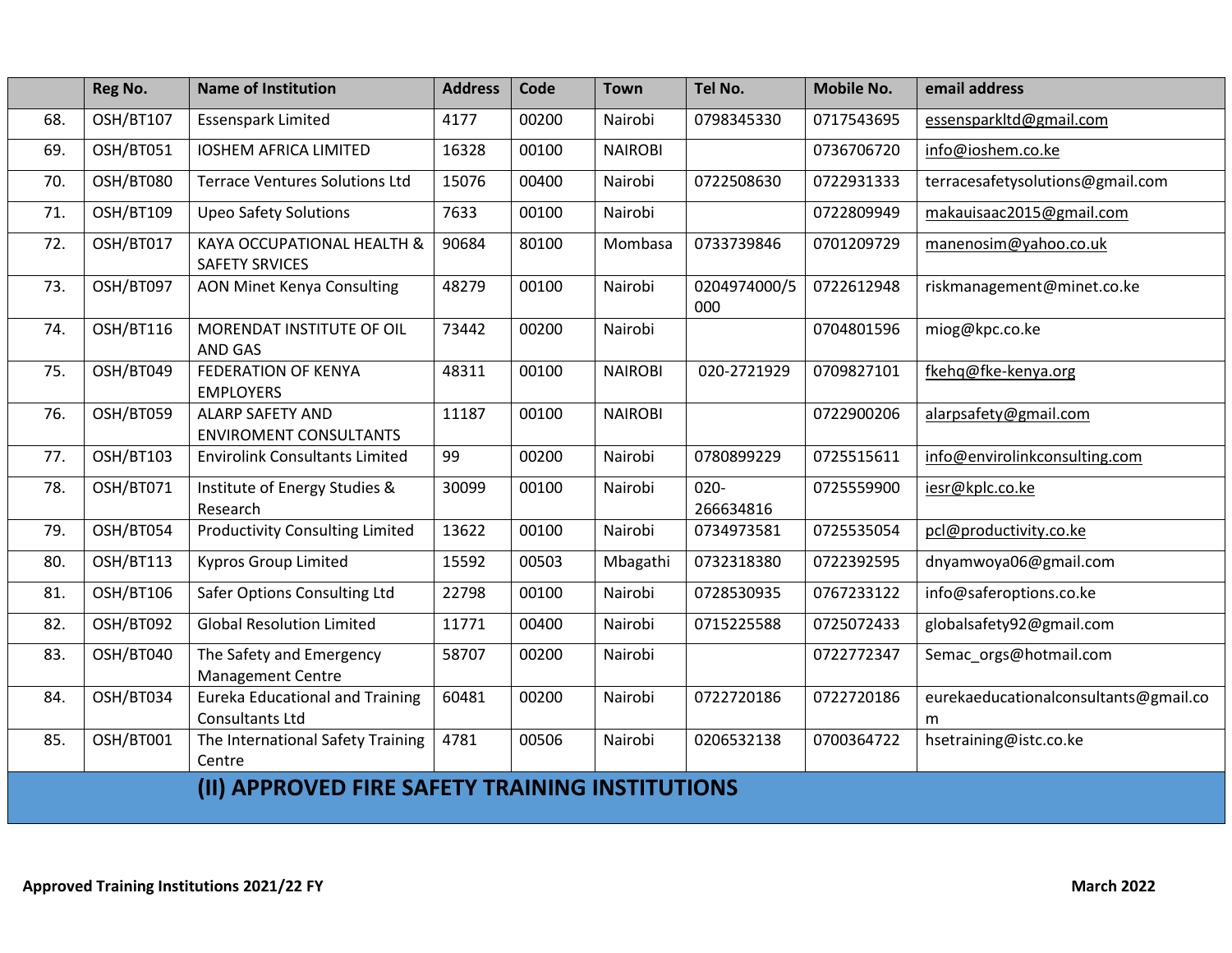|     | Reg No.          | <b>Name of Institution</b>                                                       | <b>Address</b> | Code  | <b>Town</b> | Tel No.                        | <b>Mobile No.</b> | email address               |
|-----|------------------|----------------------------------------------------------------------------------|----------------|-------|-------------|--------------------------------|-------------------|-----------------------------|
| 1.  | OSH/ST016        | Directorate of Occupational<br>Safety & Health Services                          | 34120          | 00100 | Nairobi     |                                | 0775833675        | doshdept@yahoo.com          |
| 2.  | OSH/ST088        | Progo Consult Limited                                                            | 74541          | 00200 | Nairobi     | 0777202958                     | 0777202958        | progoconsult@gmail.com      |
| 3.  | OSH/ST071        | <b>Auditors Guild</b>                                                            | 986            | 20117 | Naivasha    |                                | 0706173733        | info@auditorsguild.org      |
| 4.  | OSH/ST062        | <b>Flame Occupational Safety</b><br><b>Health and Environment</b><br>Consultants | 4461           | 20100 | Nakuru      | 0786111191                     | 0724215824        | info@flamesafety.co.ke      |
| 5.  | OSH/ST047        | <b>Medswift Training Consultants</b><br>Ltd                                      | 26879          | 00504 | Nairobi     | 0206651992                     | 0722823758        | info@medswift.co.ke         |
| 6.  | OSH/ST008        | The International Safety Training<br>Centre Ltd                                  | 4781           | 00506 | Nairobi     | 0206532138                     | 0700364722        | hsetraining@istc.co.ke      |
| 7.  | <b>OSH/ST021</b> | Dataline International Limited                                                   | 51573          | 00100 | Nairobi     | 0759308890                     | 0722385295        | info@dataline.co.ke         |
| 8.  | OSH/ST048        | Kaileys Consortium Ltd                                                           | 22789          | 00200 | Nairobi     |                                | 0720491835        | info@kaileysconsortium.com  |
| 9.  | OSH/ST079        | St. John Ambulance                                                               | 41469          | 00100 | Nairobi     | 0203340262/7<br>$\overline{4}$ | 0721611555        | info@stjohnkenya.org        |
| 10. | OSH/ST044        | <b>Safetec Solutions Limited</b>                                                 | 58660          | 00200 | Nairobi     | 0731789916                     | 0722849570        | admin@safetec.co.ke         |
| 11. | OSH/ST037        | <b>EHS Solutions Ltd</b>                                                         | 41197          | 80100 | Mombasa     |                                | 0722622578        | ehssolutionsItd@gmail.com   |
| 12. | OSH/ST081        | Jehoma Contractors Ltd                                                           | 74503          | 00200 | Nairobi     | 0777385419                     | 0720385419        | jehomacontractors@gmail.com |
| 13. | OSH/ST059        | <b>Primatech Managements</b><br>Limited                                          | 26020          | 00100 | Nairobi     |                                | 0701356377        | info@primatech.co.ke        |
| 14. | OSH/ST045        | <b>Ecosafe Limited</b>                                                           | 61861          | 00200 | Nairobi     | 0202637840                     | 0721411967        | info@ecosafe.co.ke          |
| 15. | OSH/ST089        | Noble occupational safety and<br>health services                                 | 1616           | 80100 | Mombasa     |                                | 0722488556        | kimanis@gmail.com           |
| 16. | OSH/ST087        | Sheq Management Systems Ltd                                                      | 26835          | 00504 | Nairobi     |                                | 0733475128        | info@sheqsystems.com        |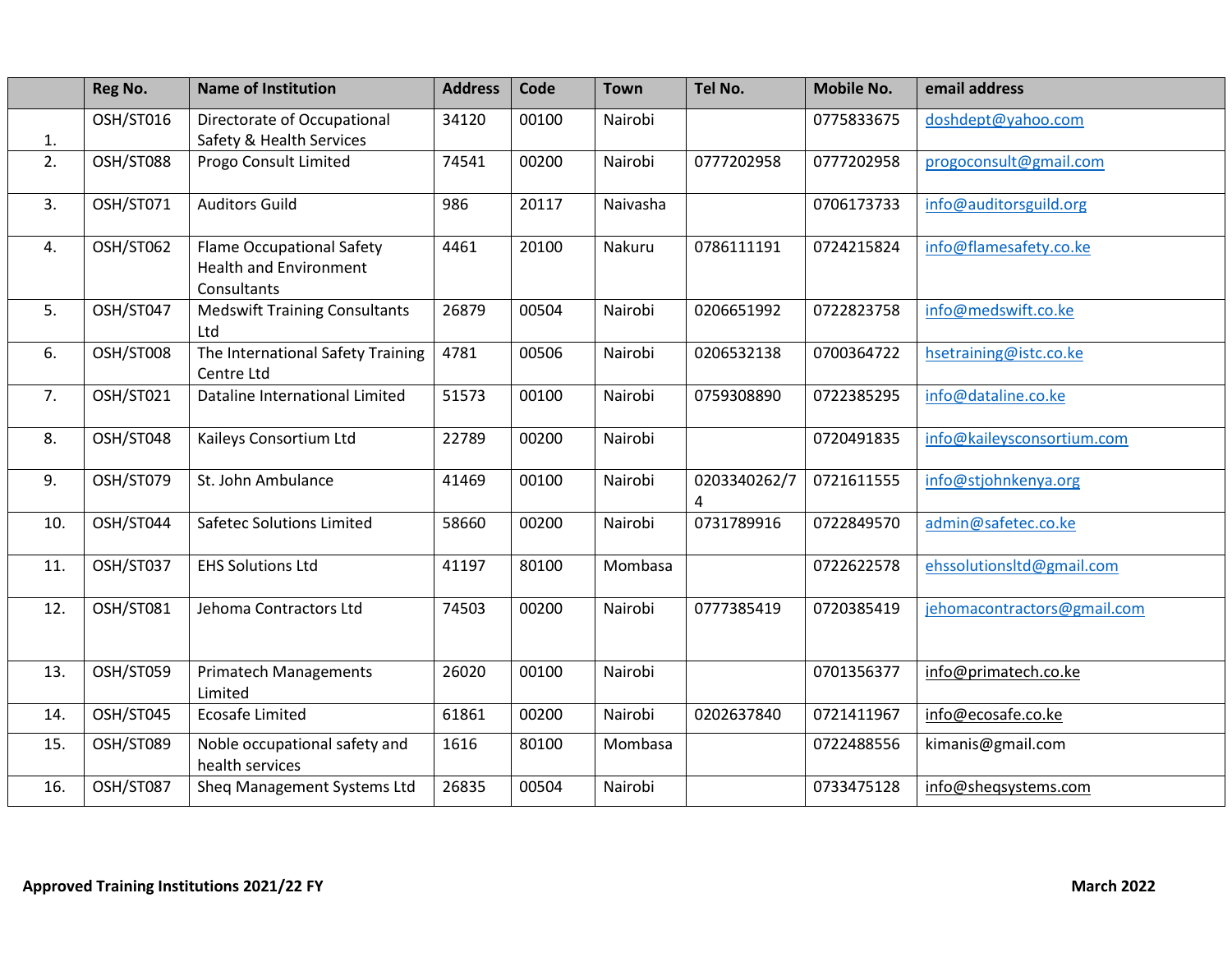|     | Reg No.   | <b>Name of Institution</b>                                   | <b>Address</b> | Code  | <b>Town</b> | Tel No.      | <b>Mobile No.</b> | email address                |
|-----|-----------|--------------------------------------------------------------|----------------|-------|-------------|--------------|-------------------|------------------------------|
| 17. | OSH/ST049 | Diverse Ecosafety Consultants<br>Itd                         | 13681          | 00100 | Nairobi     |              | 0724543942        | diversesafety@gmail.com      |
| 18. | OSH/ST052 | <b>Diligence Consultants limited</b>                         | 56159          | 00200 | Nairobi     | 0735966374   | 0720312257        | info@diligencesafety.com     |
| 19. | OSH/STO70 | <b>Envosh Consultants LTD</b>                                | 1206           | 00200 | Nairobi     | 0723754709   | 0733754709        | envoshconsultants@gmail.com  |
| 20. | OSH/ST042 | Safetynet Consultancy Limited                                | 36608          | 00200 | Nairobi     | 0728121131   | 0728121131        | info@safetynet.co.ke         |
| 21. | OSH/ST067 | <b>Techo Quality Inspectors</b>                              | 6475           | 00100 | Nairobi     | 0724229529   | 0724229529        | techoinspector@gmail.com     |
| 22. | OSH/ST012 | Jolemac Fire Protection Ltd.                                 | 293            | 00515 | Nairobi     | 0720491835   | 0720203754        | jolemac@africaonline.co.ke   |
| 23. | OSH/ST039 | Universal Work Health & Safety<br>Consultancy Ltd            | 3353           | 20100 | Nakuru      | 051243334    | 0723613458        | info@universalwhsafety.com   |
| 24. | OSH/ST084 | Gamma EHS Consultancy Ltd                                    | 7120           | 01000 | Thika       | 0722499890   |                   | info@gammaehs.co.ke          |
| 25. | OSH/ST076 | Flammable Firemetrics and<br><b>Safety Consultants</b>       | 7184           | 00200 | Nairobi     |              | 0721615237        | kgregorymuhoro@gmail.com     |
| 26. | OSH/ST058 | Kenya Arctic Safety Ltd                                      | 956            | 00200 | Nairobi     |              | 0724156670        | kenyaarcticsafety@gmail.com  |
| 27. | OSH/ST002 | Firetech International Itd                                   | 18491          | 00500 | Nairobi     | 206553370    | 0722792999        | info@firetec.co.ke           |
| 28. | OSH/ST031 | New Sonic Quality Inspectors<br>Ltd                          | 73870          | 00200 | Nairobi     | 0722736075   | 020-2108008       | sonicinspectorsItd@gmail.com |
| 29. | OSH/ST063 | Radical Fire and Safety<br><b>Consultants Limited</b>        | 67593          | 00200 | Nairobi     |              | 0721445091        | info@safetyconsultants.co.ke |
| 30. | OSH/ST074 | Micamo Management<br>Consultants Ltd                         | 75735          | 00200 | Nairobi     |              | 0717788123        | info@micamoafrica.com        |
| 31. | OSH/ST066 | <b>Occupex Consultants</b>                                   | 4924           | 01002 | Thika       |              | 0722655305        | occupexconsultants@gmail.com |
| 32. | OSH/ST023 | Kenya Petroleum Refinery<br><b>Emergency Response School</b> | 90401          | 80100 | Mombasa     | 3433511      | 0728283438        | refinery@kprl.co.ke          |
| 33. | OSH/ST004 | <b>Trojan Fire Security Ltd</b>                              | 17727          | 00500 | Nairobi     | 6537456      | 0722704980        | info@trojanfire.com          |
| 34. | OSH/ST034 | Nairobi Fire Marshals                                        | 102824         | 00101 | Nairobi     |              | 0726730664        | info@nairobifire.co.ke       |
| 35. | OSH/ST054 | <b>Trident Risk Management</b><br><b>Consultants limited</b> | 45410          | 00100 | Nairobi     |              | 0727366307        | wilsongoko@tridentrisk.com   |
| 36. | OSH/ST082 | <b>Pestavic EHS Services Ltd</b>                             | 22309          | 00400 | Nairobi     | 020229769/70 | 0736038466        | info@pestavic.co.ke          |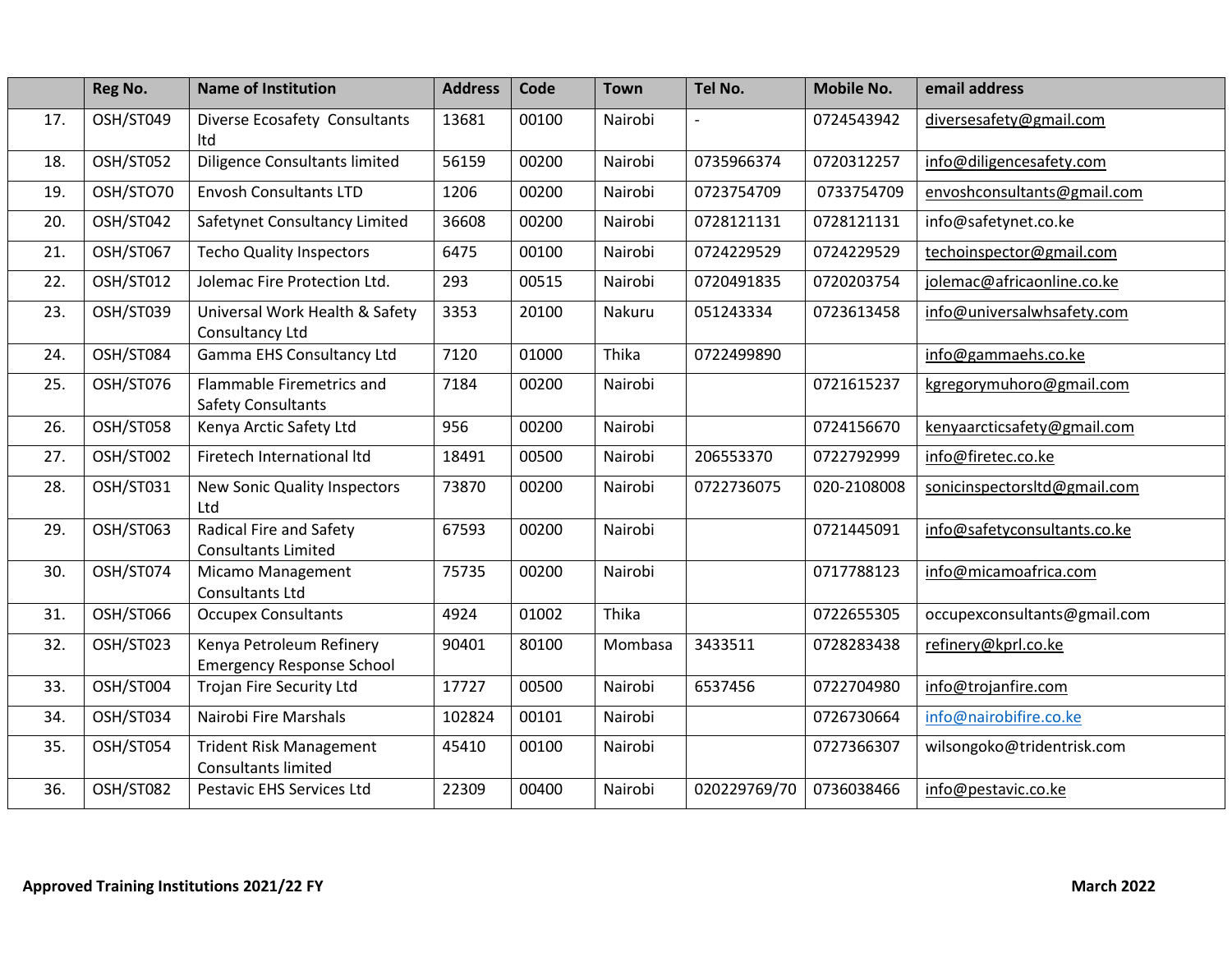|     | Reg No.   | <b>Name of Institution</b>                                      | <b>Address</b> | Code  | <b>Town</b>    | Tel No.     | <b>Mobile No.</b>            | email address                       |
|-----|-----------|-----------------------------------------------------------------|----------------|-------|----------------|-------------|------------------------------|-------------------------------------|
| 37. | OSH/ST046 | Safety and environmemt focus<br>Limited                         | 3331           | 80100 | Mombasa        |             | 0720211068                   | safetyandenvironmentfocus@gmail.com |
| 38. | OSH/ST053 | <b>Ecohealth Company Limited</b>                                | 3834           | 00506 | Nairobi        |             | 0727071692                   | info@ecohealthkenya.co.ke           |
| 39. | OSH/ST038 | <b>Delphines Safety Engineers</b>                               | 52023          | 00200 | Nairobi        | 0735478032  | 0724368290                   | delphinessafetyengineers@yahoo.com  |
| 40. | OSH/ST090 | <b>IOSHEM AFRICA LIMITED</b>                                    | 16328          | 00100 | <b>NAIROBI</b> |             | 0736706720                   | info@ioshem.co.ke                   |
| 41. | OSH/ST091 | HEALTH RELIEF INTERNATIONAL                                     | 747            | 00618 | <b>NAIROBI</b> | 0700034044  | 0703653031                   | LUMITI@LIVE.COM                     |
| 42. | OSH/ST092 | MARPLE MERCHANTS LIMITED                                        | 18002          | 00100 | <b>NAIROBI</b> | 0114304840  | 0733246788                   | info@marplemerchants.com            |
| 43. | OSH/ST093 | <b>Core Occupational Solutions</b>                              | 50677          | 00100 | Nairobi        | 0715786868  | 0721706030                   | info@csr.co.ke                      |
| 44. | OSH/ST094 | Safepro Limited                                                 | 106121         | 00101 | Nairobi        |             | 0720530985                   | info@safepro.co.ke                  |
| 45. | OSH/ST095 | <b>GRAMUEL CONSORTIUM LTD</b>                                   | 8391           | 00100 | <b>NAIROBI</b> | 0725228962  | 0700381085                   | gramuelconsortiumint@outlook.com    |
| 46. | OSH/ST026 | Kenya Red Cross Society                                         | 40712          | 00100 | Nairobi        | 0705464722  | 0705464722                   | training@redcross.or.ke             |
| 47. | OSH/ST069 | <b>Falcon Environs LTD</b>                                      | 29436          | 00100 | Nairobi        | 0724378853  | 0722108011                   | falconenvirons@gmail.com            |
| 48. | OSH/ST086 | Maxsafe EHS Consultimg ltd                                      | 724245<br>515  | 20100 | Nakuru         | 0720658740  | 0720658740                   | maxsafehs@gmail.com                 |
| 49. | OSH/ST096 | Unisafe safety & health<br>consultancy Itd                      | 14088          | 20100 | Nakuru         |             | 0724130240                   | info@unisafety.co.ke                |
| 50. | OSH/ST077 | <b>Marcan Consulting Ltd</b>                                    | 25337          | 00100 | Nairobi        | 0736900361  | 0720771899                   | marcanconsulting@gmail.com          |
| 51. | OSH/ST057 | Unisafe Fire & Safety<br>Consultancy Ltd                        | 7995           | 01000 | Thika          | 0202002141  | 0724821417                   | info@unisafe.co.ke                  |
| 52. | OSH/ST061 | <b>Everton Environmental Safety</b><br>and Health Solutions Ltd | 2308           | 30100 | Eldoret        | 0758308426  | 0758308426                   | evertonsolns@gmail.com              |
| 53. | OSH/ST084 | Gamma EHS Consulting Ltd                                        | 7120           | 01000 | Thika          |             | 0722499890                   | info@gammaehs.co.ke                 |
| 54. | OSH/ST075 | <b>Armer Solutions Limited</b>                                  | 37405          | 00100 | Nairobi        | 0733584838  | 0720707371                   | armersolutionsItd@gmail.com         |
| 55. | OSH/ST046 | Nimrod Africa Limited                                           | 250            | 00606 | Nairobi        | 020-3751864 | 0722724001/<br>$\mathfrak z$ | admin@nimrodafrica.com              |
| 56. | OSH/ST065 | KAYA OCCUPATIONAL HEALTH &<br><b>SAFETY SRVICES</b>             | 90684          | 80100 | Mombasa        | 0733739846  | 0701209729                   | manenosim@yahoo.co.uk               |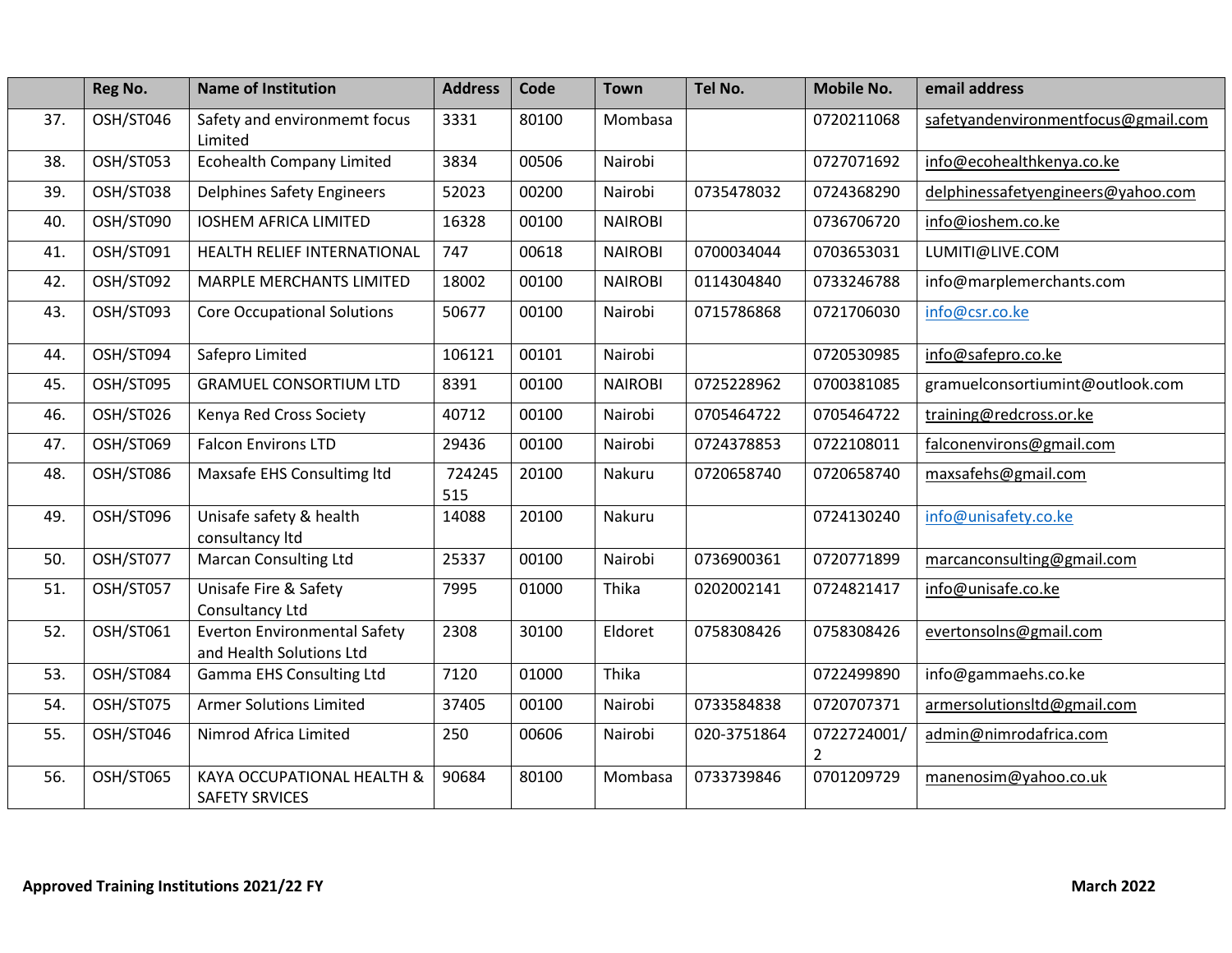|     | Reg No.   | <b>Name of Institution</b>                                                  | <b>Address</b> | Code  | <b>Town</b>    | Tel No.              | <b>Mobile No.</b> | email address                    |
|-----|-----------|-----------------------------------------------------------------------------|----------------|-------|----------------|----------------------|-------------------|----------------------------------|
| 57. | OSH/ST064 | Sahfem Kenya Ltd                                                            | 13530          | 20100 | Nakuru         | 0715224915           | 0720340895        | sahfemkenyaltd@gmail.com         |
| 58. | OSH/ST029 | ICT Fire & Rescue Services                                                  | 3612           | 01002 | Thika          | 0722337776           | 0720486728        | info@ictfire.com                 |
| 59. | OSH/ST060 | <b>AON Kenya (Minet Kenya)</b><br>Consulting                                | 48279          | 00100 | Nairobi        | 0204974000/5<br>000  | 0726152941        | peter.narangwi@minet.co.ke       |
| 60. | OSH/ST038 | <b>Strategic SHE limited</b>                                                | 1477           | 00200 | Nairobi        | 0202521439           | 0722796230        | info@strategicsheltd.com         |
| 61. | OSH/ST085 | Certken Consult Limited                                                     | 1066           | 00502 | Nairobi        | 0717068993           | 0717068993        | info@certken.com                 |
| 62. | OSH/ST018 | Snowball Kenya Limited                                                      | 62725          | 00200 | Nairobi        |                      | 0722805573        | info@snowballfire.co.ke          |
| 63. | OSH/ST056 | <b>Terrace Ventures Solutions Ltd</b>                                       | 15076          | 00400 | Nairobi        | 0722508630           | 0722931333        | terracesafetysolutions@gmail.com |
| 64. | OSH/ST020 | DIVERSE FIRE PROTECTION AND<br><b>SAFETY CONSULTANTS</b>                    | 6133           | 00200 | <b>NAIROBI</b> |                      | 0722367919        |                                  |
| 65. | OSH/ST028 | G4s Fire services                                                           | 30242          | 00100 | Nairobi        | 0206982000           | 0711042000        | g4s.fire@ke.g4s.com              |
| 66. | OSH/ST068 | <b>Envirolink Consultants LTD</b>                                           | 99             | 00200 | Nairobi        | 0780899229           | 0725515611        | info@envirolinkconsulting.com    |
| 67. | OSH/ST043 | Institute of Energy Studies &<br>Research                                   | 30099          | 00100 | Nairobi        | $020 -$<br>266634816 | 0725559900        | iesr@kplc.co.ke                  |
| 68. | OSH/ST019 | Morison Engineering Itd                                                     | 17764          | 00500 | <b>NAIROBI</b> | 0202369775           | 0715719132        | morison@morison.co.ke            |
| 69. | OSH/ST033 | <b>Productivity Consulting Limited</b>                                      | 13622          | 00100 | Nairobi        | 0734973581           | 0725535054        | pcl@productivity.co.ke           |
| 70. | OSH/ST078 | <b>Kypros Group Limited</b>                                                 | 15592          | 00503 | Mbagathi       | 0732318380           | 0722392595        | dnyamwoya06@gmail.com            |
| 71. | OSH/ST080 | <b>Global Resolutions Limited</b>                                           | 11771          | 00400 | Nairobi        | 0715225588           | 0725072433        | Globalsafety92@gmail.com         |
| 72. | OSH/ST027 | Kenya KAZI Services Limited                                                 | 14662          | 00800 | Nairobi        | 0204245000           | 0709995500        | kknairobi@kksecurity.com         |
| 73. | OSH/ST072 | Safer Options Consultancy Ltd                                               | 22798          | 00100 | Nairobi        | 0728530935           | 0767233122        | info@saferoptions.co.ke          |
| 74. | OSH/ST098 | Morendat Institute of Oil and Gas.<br>Co: Kenya Pipeline Company<br>Limited | 73442          | 00200 | Nairobi        | 0202606500           | 0704801596        | miog@kpc.co.ke                   |
|     |           | (III) APPROVED FIRST AID TRAINING INSTITUTIONS                              |                |       |                |                      |                   |                                  |
| 1.  | OSH/FT019 | Directorate of Occupational<br><b>Health &amp; Safety Services</b>          | 34120          | 00100 | Nairobi        |                      | 0775833675        | doshdept@yahoo.com               |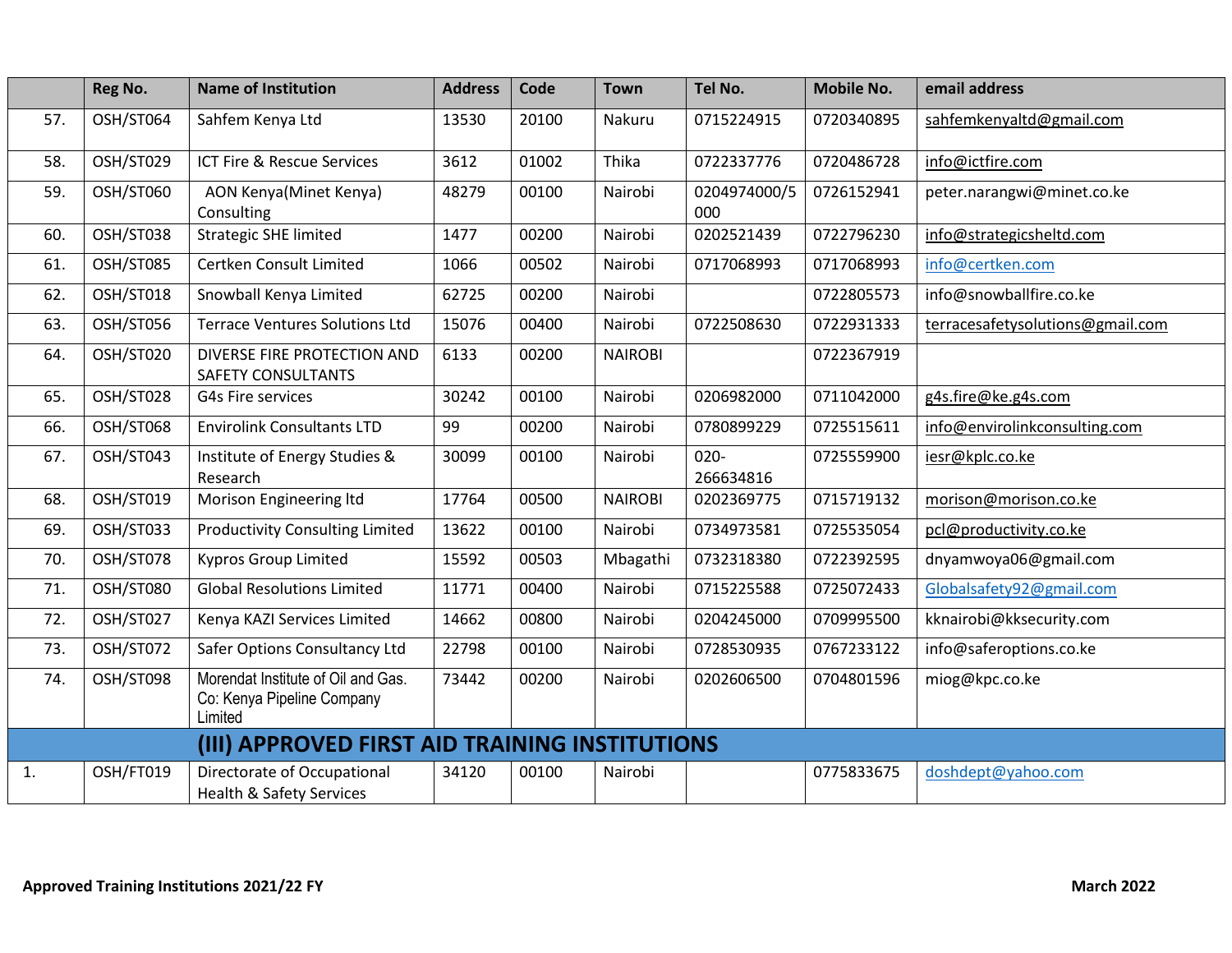|     | Reg No.   | <b>Name of Institution</b>                                             | <b>Address</b> | Code  | <b>Town</b> | Tel No.             | <b>Mobile No.</b> | email address                       |
|-----|-----------|------------------------------------------------------------------------|----------------|-------|-------------|---------------------|-------------------|-------------------------------------|
| 2.  | OSH/FT015 | St. John Ambulance                                                     | 41469          | 00100 | Nairobi     | 0203340262/7<br>4   | 0721611555        | info@stjohnkenya.org                |
| 3.  | OSH/FT072 | Safepro Limited                                                        | 106121         | 00101 | Nairobi     | 0114090515          | 0720530985        | info@safepro.co.ke                  |
| 4.  | OSH/FT012 | The International Safety Training<br>Centre                            | 4781           | 00506 | Nairobi     | 0206532138          | 0700364722        | hsetraining@istc.co.ke              |
| 5.  | OSH/FT047 | <b>Avery Consultants</b>                                               | 3881           | 00506 | Nairobi     | 0731394973          | 0769023222        | averyconsultants@gmail.com          |
| 6.  | OSH/FT066 | <b>Safetec Solutions Limited</b>                                       | 58660          | 00200 | Nairobi     | 0722849570          | 0731789916        | admin@safetec.co.ke                 |
| 7.  | OSH/FT042 | Ecosafe Limited                                                        | 61861          | 00200 | Nairobi     | 020-2637840         | 0721411967        | info@ecosafe.co.ke                  |
| 8.  | OSH/FT045 | <b>New Sonic Quality Inspectors</b><br>Limited                         | 73870          | 00200 | Nairobi     | 2108008/2636<br>790 | 0722736075        | sonicinspectorsItd@gmail.com        |
| 9.  | OSH/FT051 | <b>Primatech Managements</b><br>Limited                                | 26020          | 00100 | Nairobi     |                     | 0701356377        | info@primatech.co.ke                |
| 10. | OSH/FT014 | Kenya Red Cross Society                                                | 40712          | 00100 | Nairobi     |                     | 0705464722        | training@redcross.or.ke             |
| 11. | OSH/FT027 | Millenium Management<br>Consultants Ltd                                | 44569          | 00100 | Nairobi     |                     | 0710612386        | info@mmcafrica.com                  |
| 12. | OSH/FT025 | Dataline International Limited                                         | 51573          | 00100 | Nairobi     | 0759308890          | 0722385295        | Info@dataline.co.ke                 |
| 13. | OSH/FT036 | Valley Healthcare Ltd                                                  | 8485           | 00200 | Nairobi     | 0202337313          | 0716050329        | info@valleyhealthcare.co.ke         |
| 14. | OSH/FT087 | Icare School of First Aid                                              | 1760           | 50205 | Webuye      | 0532041626          | 0726086666        | icareschooloffirstaid@gmail.com     |
| 15. | OSH/FT050 | <b>Diligence Consultants Limited</b>                                   | 56159          | 00200 | Nairobi     | 0720312257          | 0735966374        | diligencesafety@gmail.com           |
| 16. | OSH/FT073 | <b>Diverse Ecosafety Consultants</b><br>Limited                        | 13681          | 00100 | Nairobi     |                     | 0724543942        | diversesafety@gmail.com             |
| 17. | OSH/FT049 | Kaileys Consortium Limited                                             | 22789          | 00400 | Nairobi     |                     | 0720491835        | info@kaileysconsortium.com          |
| 18. | OSH/FT077 | Flame Occupational Safety and<br>Health & Environmental<br>Consultants | 4461           | 20100 | Nakuru      | 0786111191          | 0724215824        | info@flamesafety.co.ke              |
| 19. | OSH/FT075 | <b>Auditor Guild LTD</b>                                               | 986            | 20117 | Naivasha    | 0706173733          | 0706173733        | info@auditorsguild.org              |
| 20. | OSH/FT006 | AAR Health Care Limited                                                | 41766          | 00100 | Nairobi     | 0206982000          | 0730655000        | clientservice.ke@aar-healthcare.com |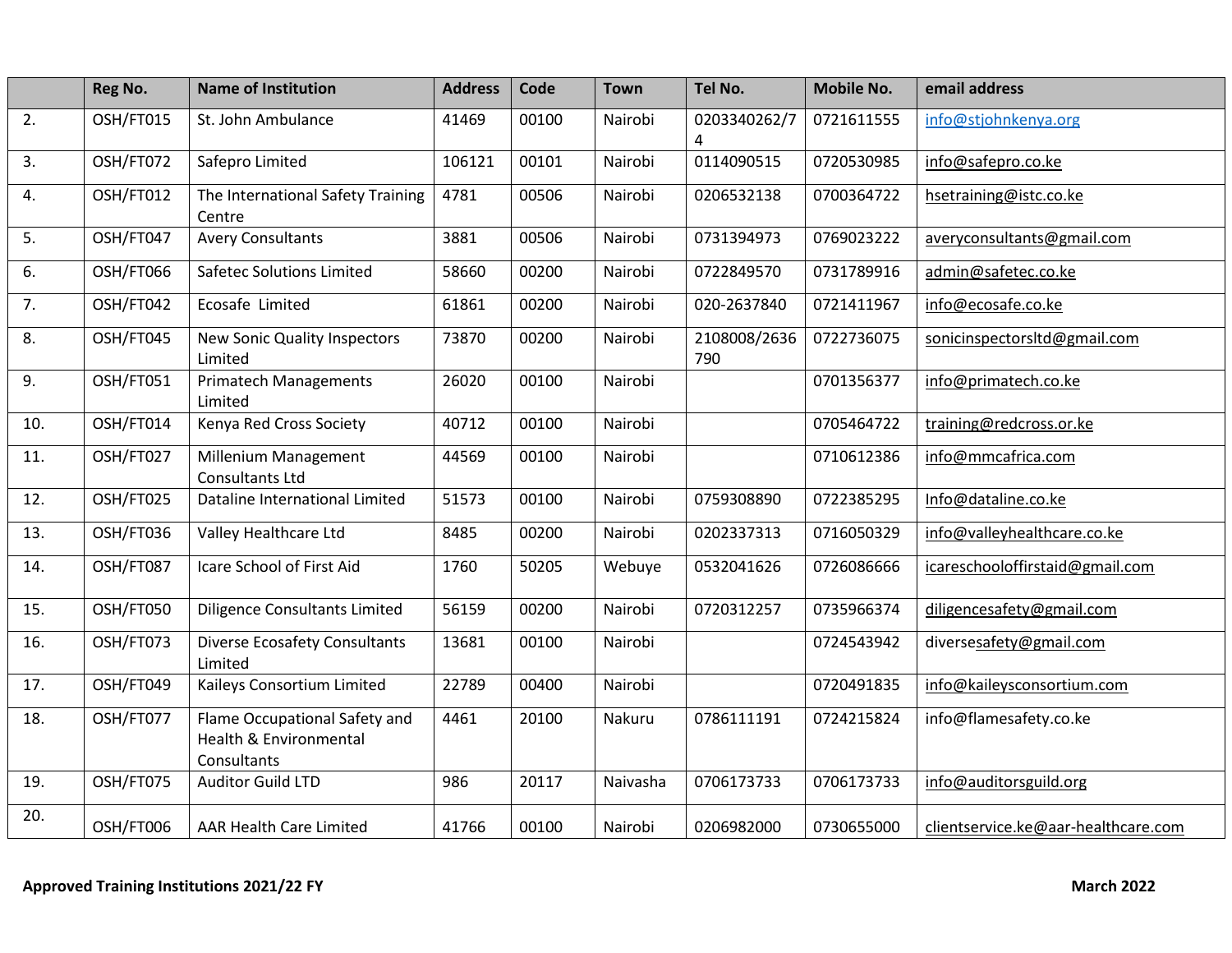|     | Reg No.    | <b>Name of Institution</b>                                               | <b>Address</b> | Code  | <b>Town</b>    | Tel No.     | <b>Mobile No.</b>        | email address                       |
|-----|------------|--------------------------------------------------------------------------|----------------|-------|----------------|-------------|--------------------------|-------------------------------------|
| 21. | OSH/FT037  | Safetynet Consultancy Limited                                            | 36608          | 00200 | Nairobi        | 0728121131  | 0728121131               | info@safetynet.co.ke                |
| 22. | OSH/FT035  | <b>MED SWIFT TRAINING</b><br><b>CONSULTANTS LTD</b>                      | 26879          | 00504 | <b>NAIROBI</b> | 020-6651992 | 0722823758               | info@medswift.co.ke                 |
| 23. | OSH/FT085  | <b>Mvono Consultants</b>                                                 | 209            | 00200 | Nairobi        | 0720270694  | 0720270694               | info@mvonoconsultants.com           |
| 24. | OSH/FT029  | Jolemac Fire Protection Limited                                          | 293            | 00515 | Nairobi        | 0720491835  | 0720203754               | Jolemac@africaonline.co.ke          |
| 25. | OSH/FT 079 | <b>Envosh Consultants</b>                                                | 1206           | 00200 | Nairobi        | 0723754709  | 0733754709               | envoshconsultants@gmail.com         |
| 26. | OSH/FT016  | <b>JOSPER LIMITED</b>                                                    | 59196          | 00200 | <b>NAIROBI</b> |             | 0722661226               | info@josper.co.ke                   |
| 27. | OSH/FT070  | Radical Fire and Safety<br><b>Consultants Limited</b>                    | 67593          | 00200 | Nairobi        |             | 0721445091               | info@safetyconsultants.co.ke        |
| 28. | OSH/FT067  | Life plus Limited                                                        | 18172          | 00100 | Nairobi        |             | 0768823257               | info@lifeplus.co.ke                 |
| 29. | OSH/FT088  | Gamma EHS Consultancy Ltd                                                | 7120           | 01000 | Thika          | 0722499890  |                          | info@gammaehs.co.ke                 |
| 30. | OSH/FT083  | Chanf Community Workplace<br>Safety Health Systems<br>Management Limited | 12519          | 00100 | Nairobi        | 0722296317  | 0722296317               | jshibonje@gmail.com                 |
| 31. | OSH/FT052  | <b>Techo Quality Inspectors</b>                                          | 6475           | 00100 | Nairobi        |             | 0724229529               | techoinspector@gmail.com            |
| 32. | OSH/FT062  | Joho Environmental Safety And<br><b>Health Services Ltd</b>              | 2235           | 00202 | Nairobi        |             | 0725608066               | hmakumbo@gmail.com                  |
| 33. | OSH/FT063  | Micamo Management<br>Consultants                                         | 75735          | 00200 | Nairobi        | 0771055163  | 0717788123               | info@micamoafrica.com               |
| 34. | OSH/FT074  | <b>Occupex Consultants</b>                                               | 4924           | 01002 | Thika          | 0202528572  | 0722655305               | occupexconsultants@gmail.com        |
| 35. | OSH/FT046  | <b>Industrial Health Consultants</b>                                     | 7060           | 00300 | Nairobi        | 0736910134  | 0724954307               | info@industrialhealth.co.ke         |
| 36. | OSH/FT053  | <b>Trident Risk Management</b><br>Consultants Ltd                        | 45410          | 00100 | Nairobi        |             | 0727366307               | info@tridentrisk.com                |
| 37. | OSH/FT032  | LIFESAVERS KENYA<br><b>ORGANIZATION</b>                                  | 43422          | 80100 | Mombasa        | 0202640992  | 0733403654<br>0725226724 | thelifesaverskenya@gmail.com        |
| 38. | OSH/FT044  | Safety and Environment Focus<br>Ltd                                      | 3331           | 80100 | Mombasa        | 0720211068  |                          | safetyandenvironmentfocus@gmail.com |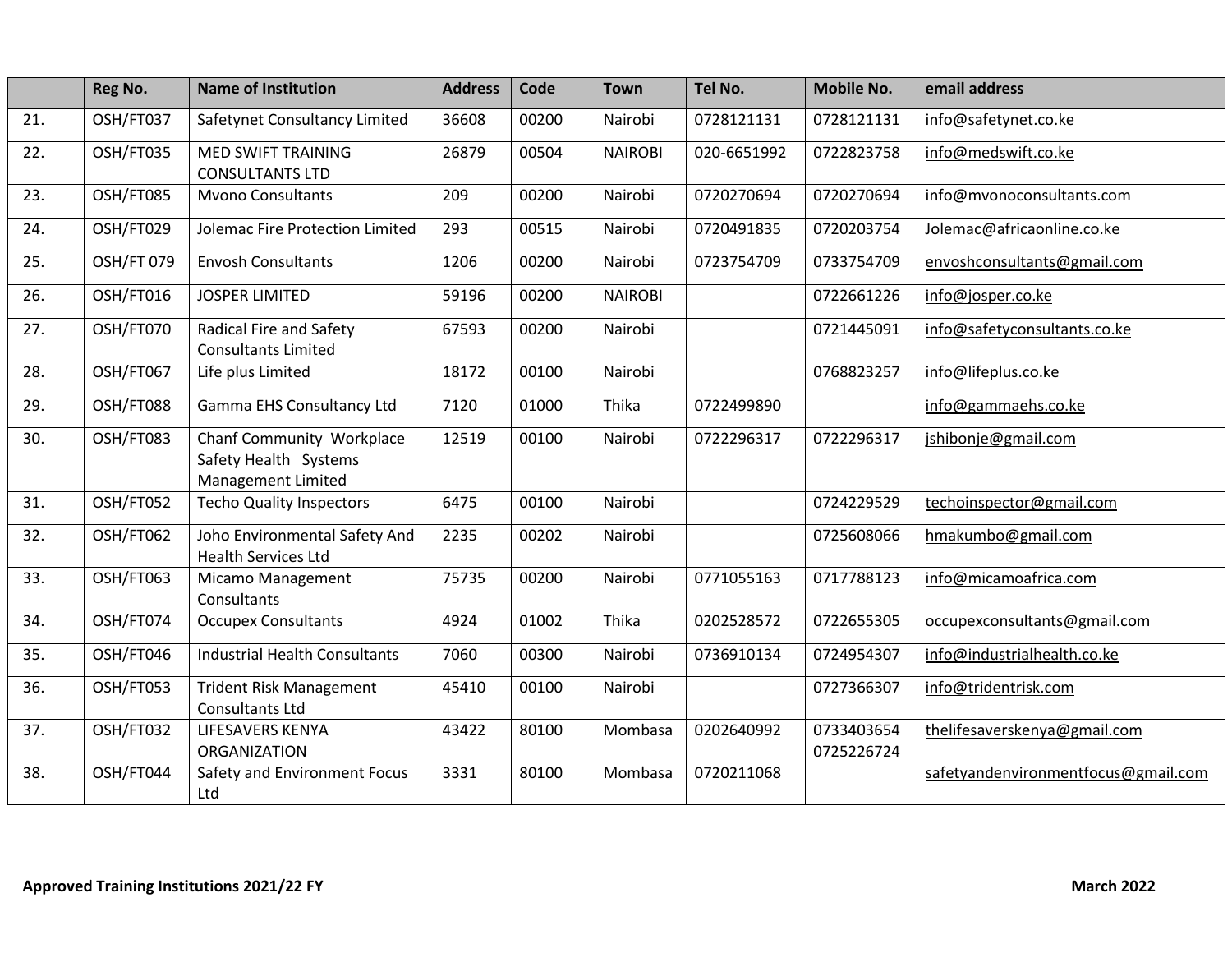|     | Reg No.   | <b>Name of Institution</b>                             | <b>Address</b> | Code  | <b>Town</b>    | Tel No.     | <b>Mobile No.</b> | email address                               |
|-----|-----------|--------------------------------------------------------|----------------|-------|----------------|-------------|-------------------|---------------------------------------------|
| 39. | OSH/FT017 | SAFETY FIRST EQUIPMENT<br><b>SUPPLIERS</b>             | 378            | 00200 | Nairobi        |             | 0722863716        | safequips@gmail.com                         |
| 40. | OSH/FT040 | <b>ACME Wellness Services</b>                          | 271            | 00618 | Nairobi        | 0722206430  | 0722660435        | info.acmewellness@gmail.com                 |
| 41. | OSH/FT041 | <b>Ecohealth Company Limited</b>                       | 3834           | 00506 | Nairobi        |             | 0727071692        | info@ecohealthkenya.co.ke                   |
| 42. | OSH/FT004 | Universal Work Health & Safety<br>Consultancy Ltd      | 3353           | 20100 | Nakuru         | 051-2213334 | 0723613458        | info@universalwhsafety.com                  |
| 43. | OSH/FT048 | <b>Bloodlink Foundation</b>                            | 26331          | 00100 | Nairobi        | 0707372675  | 0722416670        | info@bloodlinkfoundation.org                |
| 44. | OSH/FT058 | Unisafe Fire and Safety<br><b>Consultancy Limited</b>  | 7995           | 01000 | <b>THIKA</b>   | 0724821417  | 020-2002141       | info@unisafe.co.ke                          |
| 45. | OSH/FT090 | Health relief international                            | 747            | 00618 | Nairobi        | 0700034044  | 0703653031        | lumiti@live.com                             |
| 46. | OSH/FT091 | Quality Standard healthcare LTD                        | 7208           | 00100 | Nairobi        | 0722814372  |                   | info@qualityhealthcare.co.ke                |
| 47. | OSH/FT092 | Elite Rescue Service Itd                               | 8376           | 00300 | Nairobi        | 0726838616  | 0745050242        | eliterescueservice@gmail.com                |
| 48. | OSH/FT094 | Nairobi Fire Marshals                                  | 102824         | 00101 | Nairobi        | 0736140946  | 0726730664        | info@nairobifire.co.ke                      |
| 49. | OSH/FT095 | Flammable Firemetrics and<br><b>Safety Consultants</b> | 7184           | 00200 | Nairobi        |             | 0721615237        | kgregorymuhoro@gmail.com                    |
| 50. | OSH/FT096 | <b>Firemedica Marshals</b>                             | 34814          | 00100 | Nairobi        |             | 0715015683        | fredrickjoram@gmail.com                     |
| 51. | OSH/FT057 | <b>Terrace Ventures Solutions Ltd</b>                  | 15076          | 00400 | Nairobi        | 0722508630  | 0722931333        | terracesafetysolutions@gmail.com            |
| 52. | OSH/FT055 | <b>Marcan Consulting Ltd</b>                           | 25337          | 00100 | Nairobi        | 0720771899  | 0736900361        | marcanconsulting@gmail.com                  |
| 53. | OSH/FT098 | Unisafe safety & health<br>consultancy ltd             | 14088          | 20100 | Nakuru         |             | 0724130240        | info@unisafety.co.ke                        |
| 54. | OSH/FT020 | KENYA KAZI SERVICES LTD                                | 14662          | 00800 | <b>NAIROBI</b> | 0204245000  | 0709955000        | kknairobi@kksecurity.com                    |
| 55. | OSH/FT071 | <b>IOSHEM AFRICA LIMITED</b>                           | 16328          | 00100 | <b>NAIROBI</b> |             | 0736706720        | info@ioshem.co.ke                           |
| 56. | OSH/FT033 | Kenya Health and Safety<br>Consultancy                 | 52264          | 00200 | Nairobi        | 0722289243  | 0722421340        | kenyahealth.safetyconsultants@gmail.co<br>m |
| 57. | OSH/FT039 | ICT Fire & Rescue Ltd                                  | 3612           | 01002 | Thika          | 0722337776  | 0720486728        | info@ictfire.com                            |